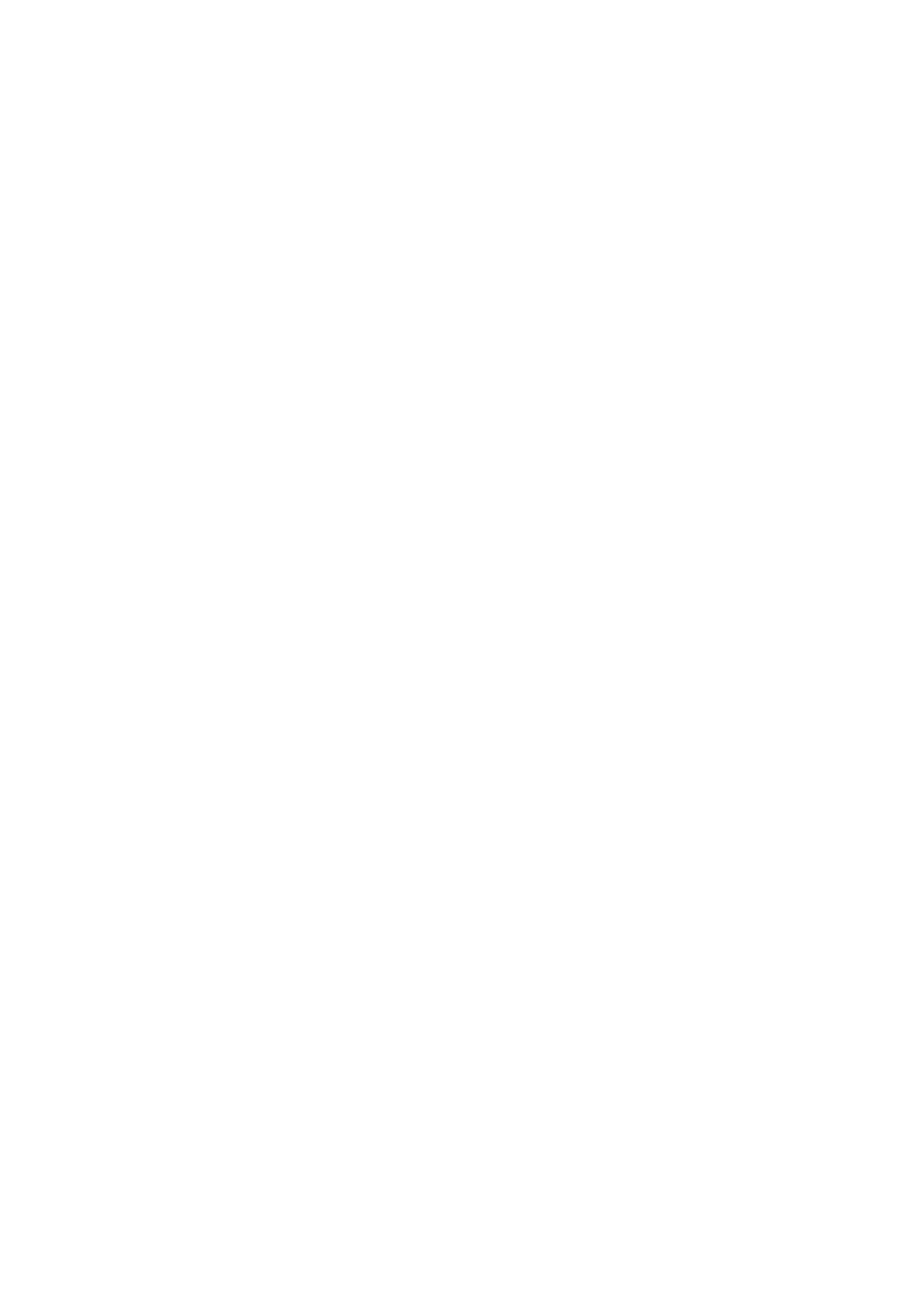## FUTURIST MANIFESTO

*by Filippo Tommaso Marinetti*

1909

*by Lucas Battich*

2015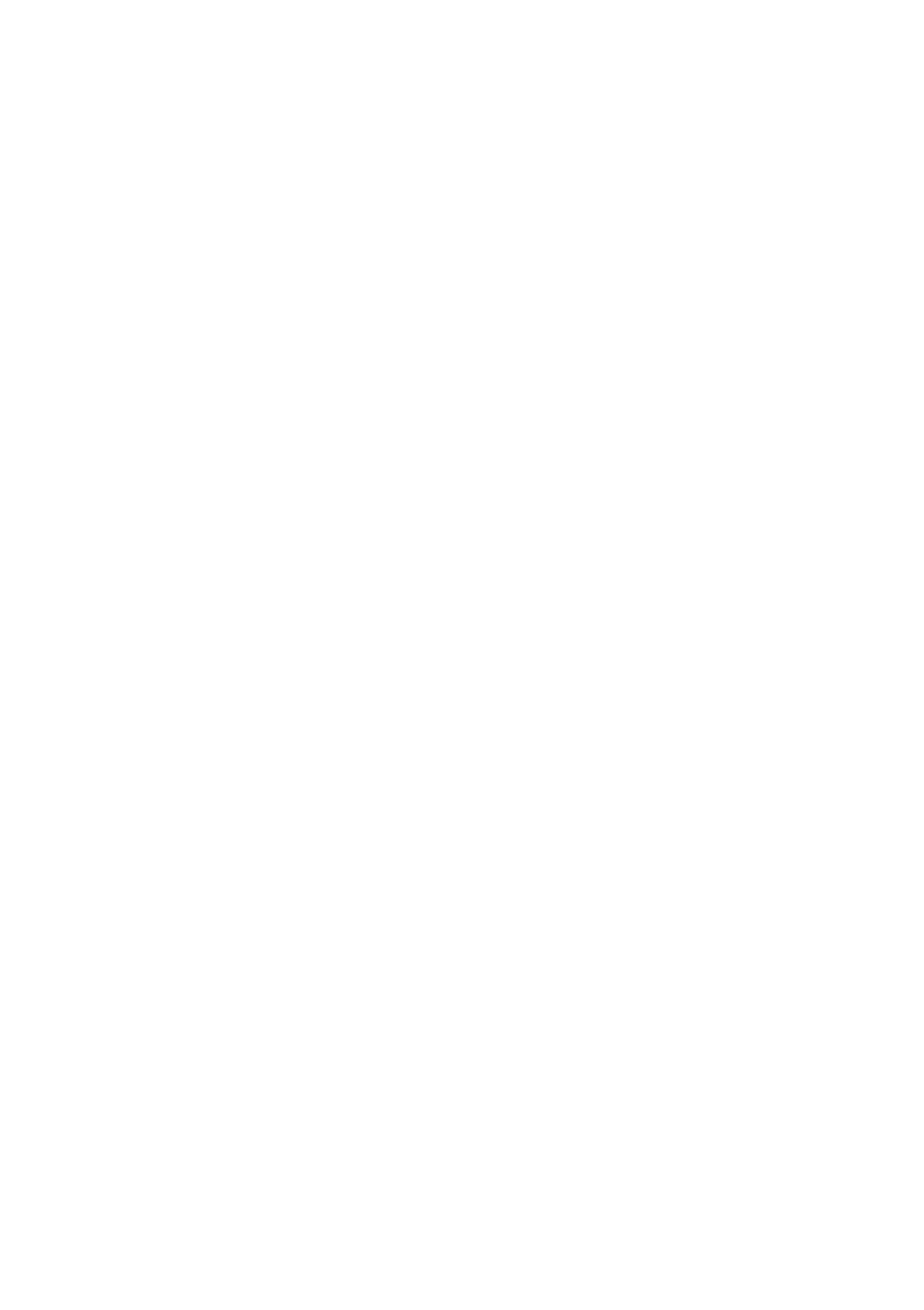Standing on the world's summit we launch once again<br>
our insolent challenge to the stars! Instead, lift up your<br>
head! Take care not to repeat those infamous words!<br>
iut we will not listen! What does it matter? All right! our insolent challenge to the stars! Instead, lift up your head! Take care not to repeat those infamous words! But we will not listen! What does it matter? All right! Perhaps! We know just what our beautiful false intelligence affirms: "We are only the sum and the prolongation of our ancestors," it says. Of course! I know them! All right!

Your objections? Standing on the world's summit, we launch once more our challenge to the stars! It is because you do not even remember being alive! Does this surprise you? For they are nourished by fire, hatred and speed! We are not out of breath, our hearts are not in the least tired.

Look at us!

The oldest among us are not yet thirty, and yet we have already wasted treasures, treasures of strength, love, courage and keen will, hastily, deliriously, without thinking, with all our might, till we are out of breath. For art can only be violence, cruelty, injustice. And strong healthy Injustice will shine radiantly from their eyes.

They will crowd around us, panting with anguish and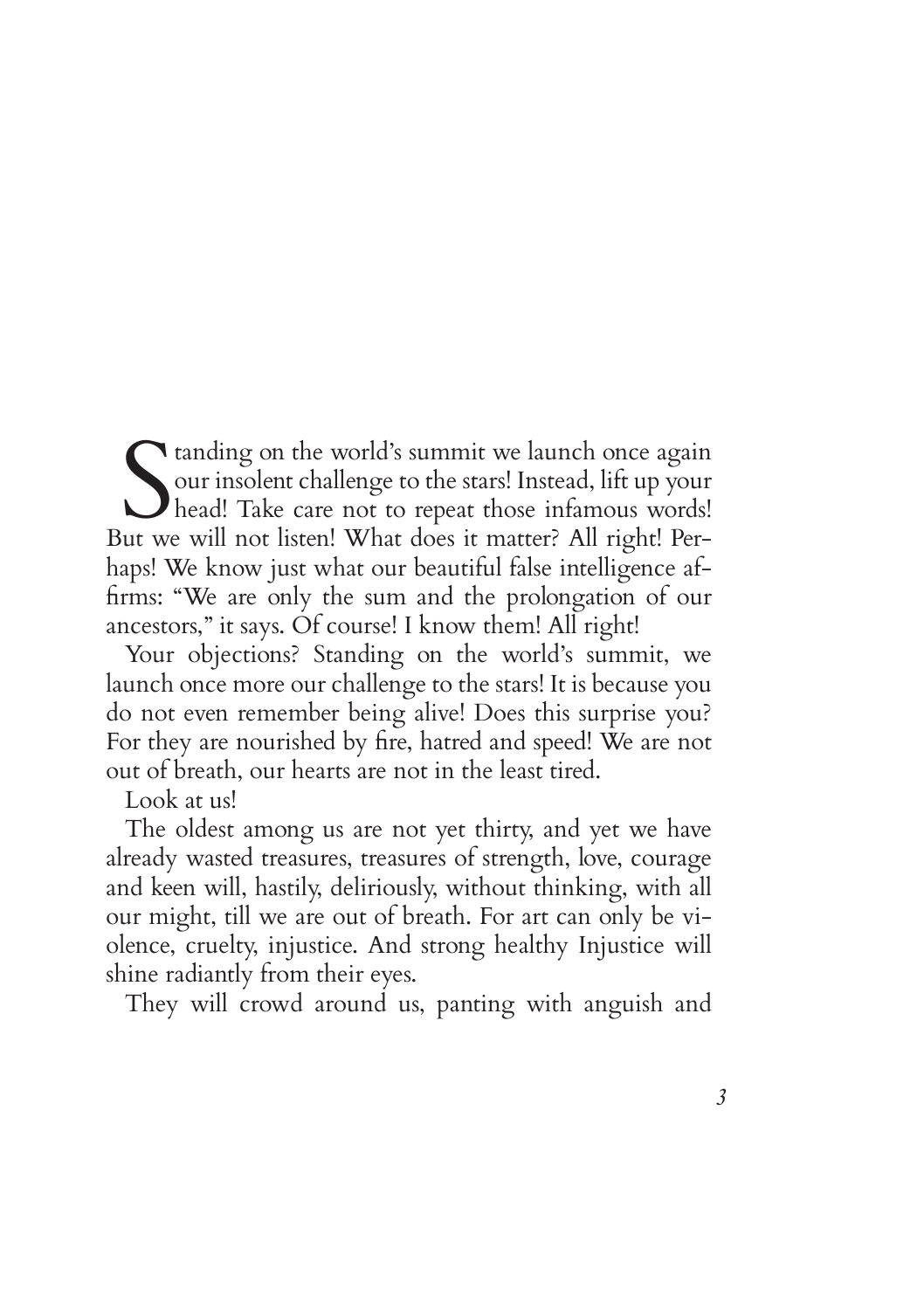disappointment, and exasperated by our proud indefatigable courage, will hurl themselves forward to kill us, with all the more hatred as their hearts will be drunk with love and admiration for us. They will find us at last one winter's night in the depths of the country in a sad hangar echoing with the notes of the monotonous rain, crouched near our trembling aeroplanes, warming our hands at the wretched fire which our books of today will make when they flame gaily beneath the glittering flight of their pictures.

But we shall not be there. They will come against us from afar, leaping on the light cadence of their first poems, clutching the air with their predatory fingers and sniffing at the gates of the academies the good scent of our decaying spirits, already promised to the catacombs of the libraries. When we are forty let younger and stronger men than we throw us in the waste paper basket like useless manuscripts!

The oldest among us are not yet thirty years old: we have therefore at least ten years to accomplish our task. Undermine the foundation of venerable towns! Take the picks and hammers! Let the glorious canvases swim ashore! Divert the canals to flood the cellars of the museums! Heap up the fire to the shelves of the libraries! Here they are!

Let the good incendiaries with charred fingers come! But we will have none of it, we, the young, strong and living Futurists! It is, perhaps, some sort of balm for their wounds, the admirable past, at a moment when the future is denied them.

For the dying, for invalids and for prisoners it may be all right. is for artists what prolonged supervision by the parents is for intelligent young men, drunk with their own talent and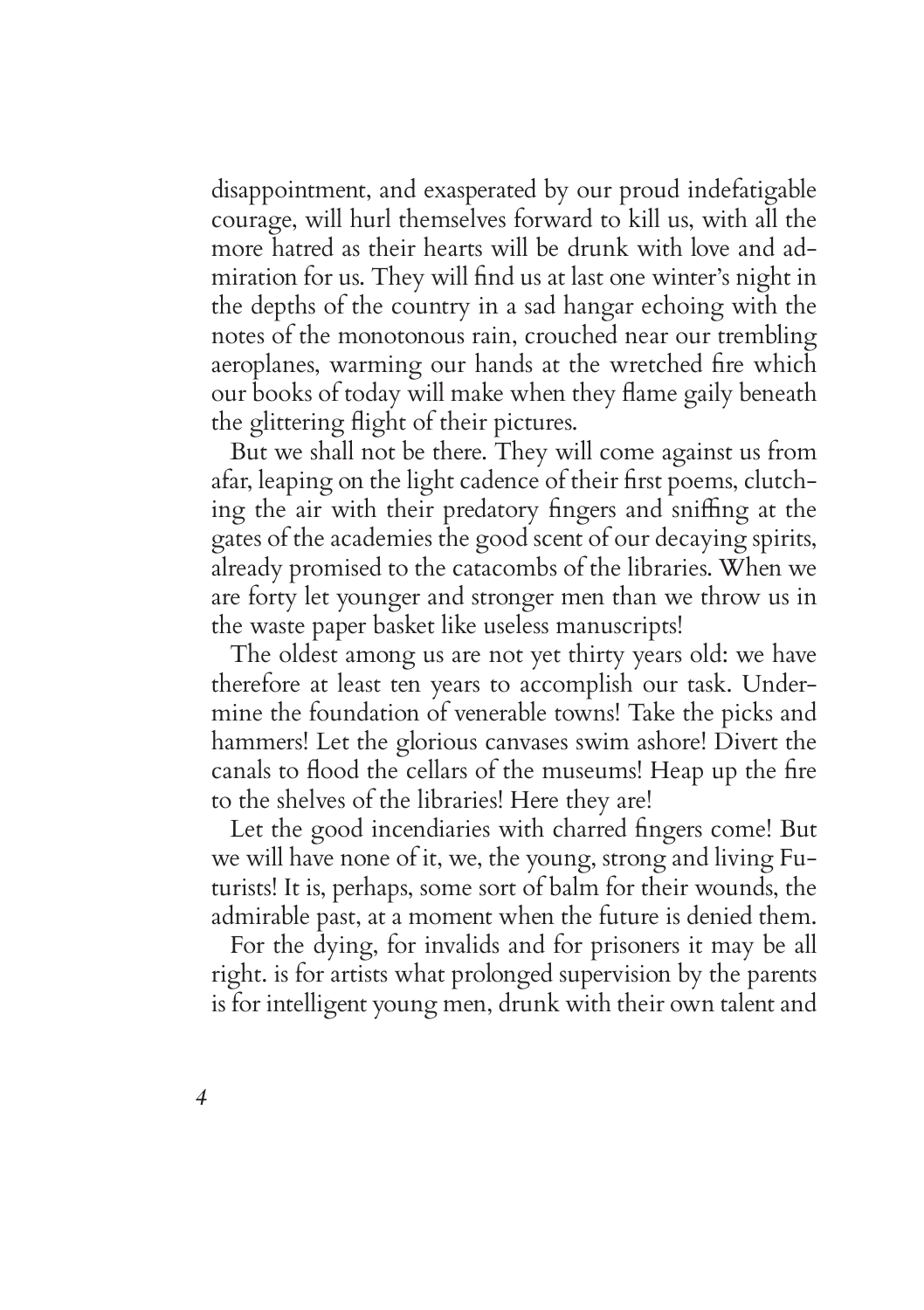ambition.

Indeed daily visits to museums, libraries and academies (those cemeteries of wasted effort, calvaries of crucified dreams, registers of false starts!). Do you want to waste the best part of your strength in a useless admiration of the past, from which you will emerge exhausted, diminished, trampled on?

To admire an old picture is to pour our sensibility into a funeral urn instead of casting it forward with violent spurts of creation and action.

What can you find in an old picture except the painful contortions of the artist trying to break uncrossable barriers which obstruct the full expression of his dream? Do you want to rot? Do you want to poison yourselves? But to take our sadness, our fragile courage and our anxiety to the museum every day, that we cannot admit! We can even imagine placing flowers once a year at the feet of the Gioconda! To make a visit once a year, as one goes to see the graves of our dead once a year, that we could allow! Reciprocal ferocity of the painters and sculptors who murder each other in the same museum with blows of line and colour. Public dormitories where you sleep side by side for ever with beings you hate or do not know. Truly identical in their sinister juxtaposition of bodies that do not know each other.

Museums, cemeteries! We want to get rid of the innumerable museums which cover it with innumerable cemeteries.

Italy has been too long the great second-hand market.

It is in Italy that we are issuing this manifesto of ruinous and incendiary violence, by which we today are founding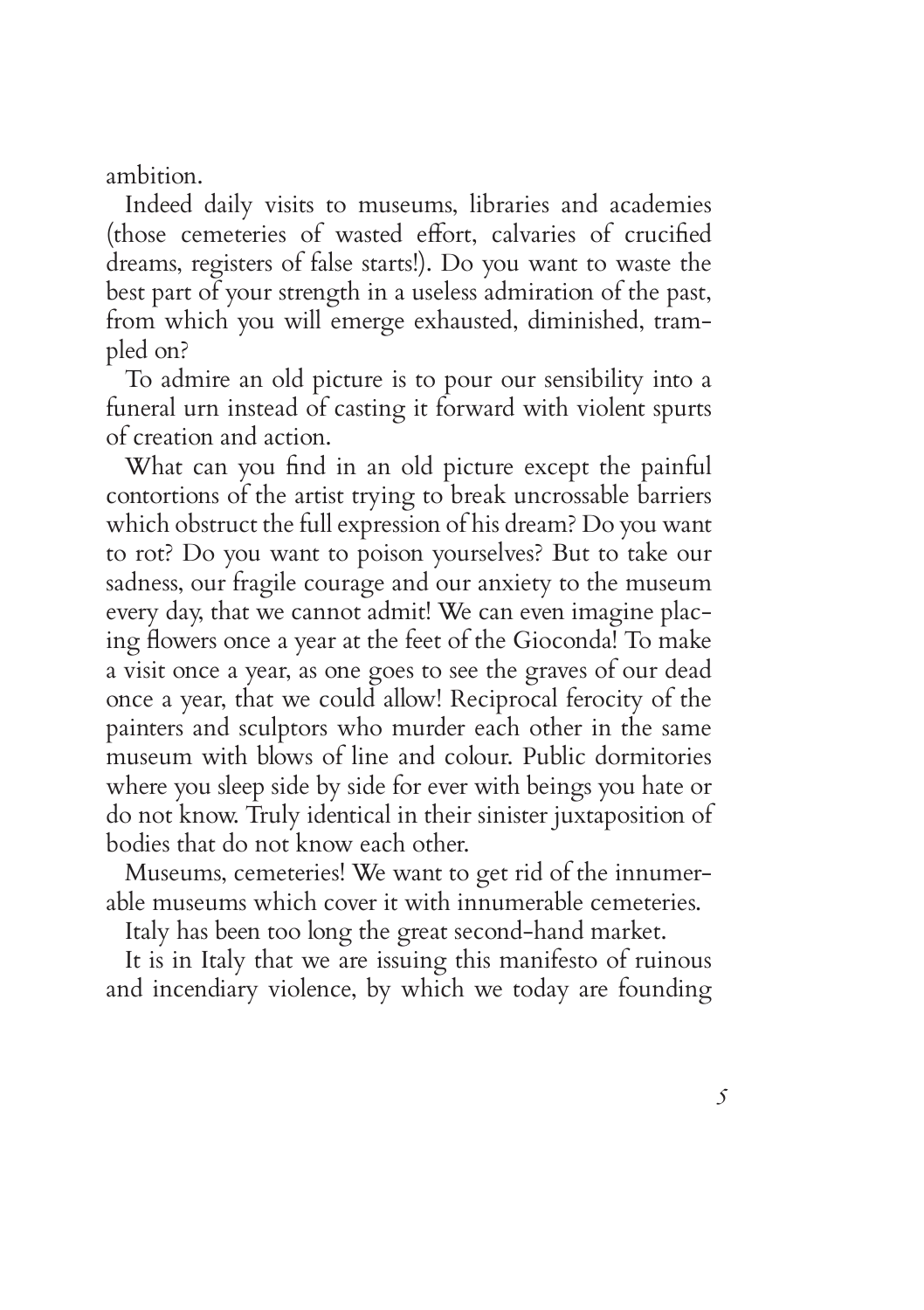Futurism, because we want to deliver Italy from its gangrene of professors, archaeologists, tourist guides and antiquaries.

11) We will sing of the great crowds agitated by work, pleasure and revolt; the multi-coloured and polyphonic surf of revolutions in modern capitals: the nocturnal vibration of the arsenals and the workshops beneath their violent electric moons: the gluttonous railway stations devouring smoking serpents; factories suspended from the clouds by the thread of their smoke; bridges with the leap of gymnasts flung across the diabolic cutlery of sunny rivers: adventurous steamers sniffing the horizon; great-breasted locomotives, puffing on the rails like enormous steel horses with long tubes for bridle, and the gliding flight of aeroplanes whose propeller sounds like the flapping of a flag and the applause of enthusiastic crowds.

10) We want to demolish museums and libraries, fight morality, feminism and all opportunist and utilitarian cowardice.

9) We want to glorify war — the only cure for the world — militarism, patriotism, the destructive gesture of the anarchists, the beautiful ideas which kill, and contempt for woman. We are already living in the absolute, since we have already created eternal, omnipresent speed. Time and Space died yesterday. What is the use of looking behind at the moment when we must open the mysterious shutters of the impossible?

8) We are on the extreme promontory of the centuries! Poetry must be a violent assault on the forces of the unknown, to force them to bow before man. There is no masterpiece that has not an aggressive character.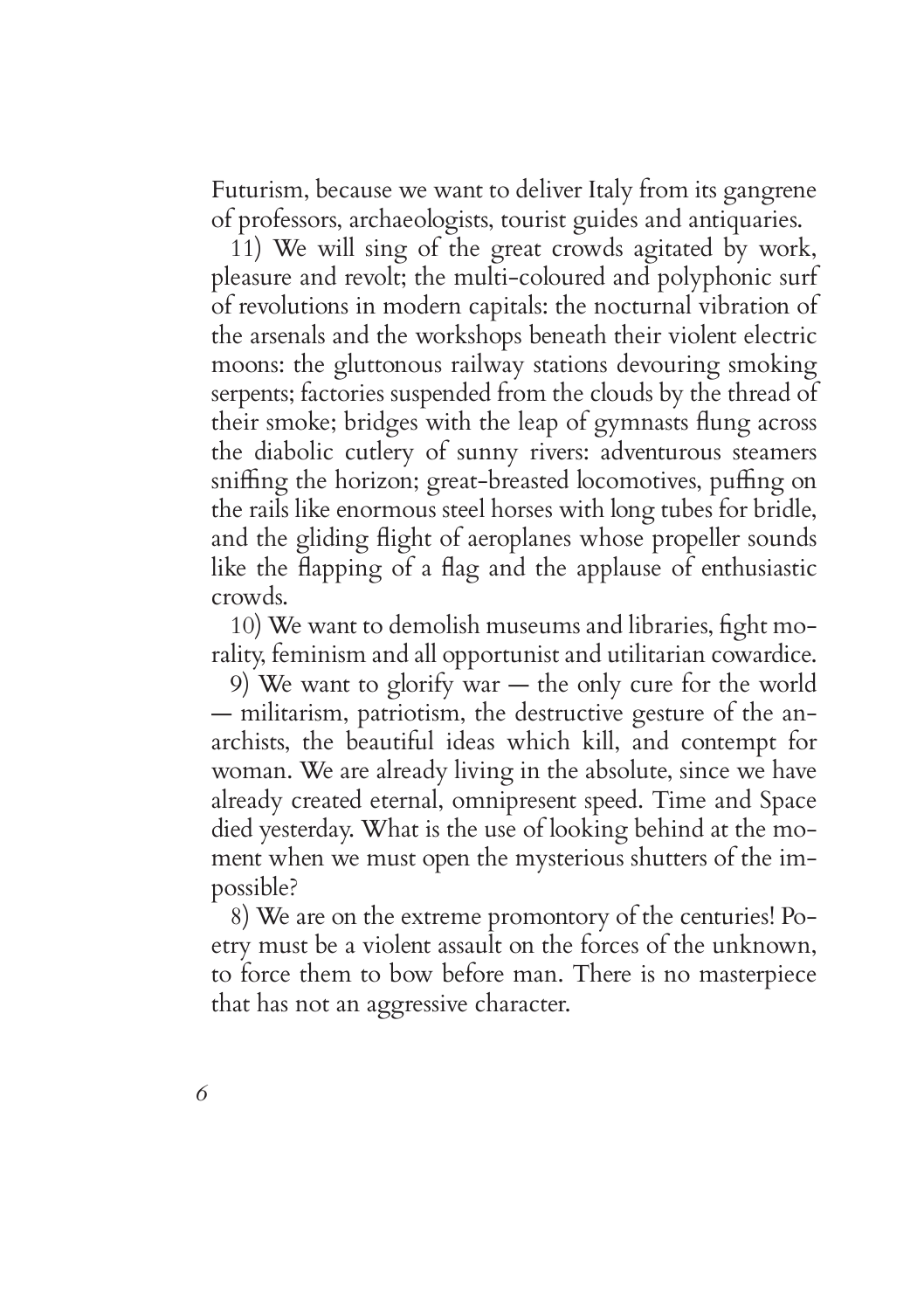7) Beauty exists only in struggle.

6) The poet must spend himself with warmth, glamour and prodigality to increase the enthusiastic fervour of the primordial elements.

5) We want to sing the man at the wheel, the ideal axis of which crosses the earth, itself hurled along its orbit. A roaring motor car which seems to run on machine-gun fire, is more beautiful than the Victory of Samothrace. A racing automobile with its bonnet adorned with great tubes like serpents with explosive breath.

4) We declare that the splendour of the world has been enriched by a new beauty: the beauty of speed. We want to exalt movements of aggression, feverish sleeplessness, the double march, the perilous leap, the slap and the blow with the fist.

3) Literature has up to now magnified pensive immobility, ecstasy and slumber.

2) The essential elements of our poetry will be courage, audacity and revolt.

1) We want to sing the love of danger, the habit of energy and rashness.

## MANIFESTO OF FUTURISM

Then with my face covered in good factory mud, covered with metal scratches, useless sweat and celestial grime, amidst the complaint of staid fishermen and angry naturalists, we dictated our first will and testament to all the living men on earth.

We thought it was dead, my good shark, but I woke it with a single caress of its powerful back, and it was revived run-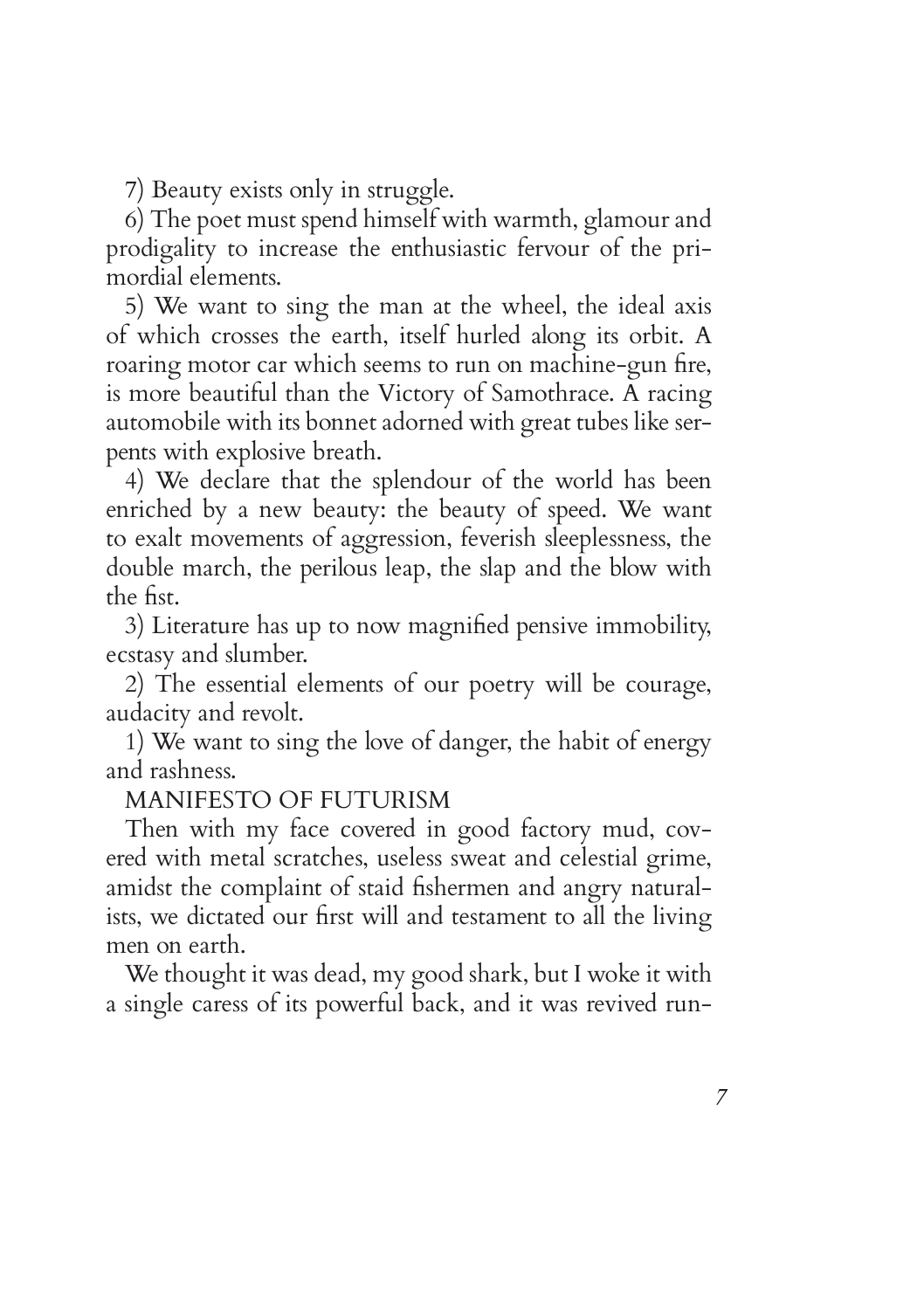ning as fast as it could on its fins. It rose slowly leaving in the ditch, like scales, its heavy coachwork of good sense and its upholstery of comfort. With patient and tentative care they raised high enormous grappling irons to fish up my car, like a vast shark that had run aground. A crowd of fishermen and gouty naturalists crowded terrified around this marvel.

As I raised my body, mud-spattered and smelly, I felt the red hot poker of joy deliciously pierce my heart. I savoured a mouthful of strengthening muck which recalled the black teat of my Sudanese nurse! A factory gutter!

Oh, maternal ditch, half full of muddy water! I stopped short, and in disgust hurled myself — vlan! — head over heels in a ditch. Pouah! What a bore! Their stupid swaying got in my way.

As soon as I had said these words, I turned sharply back on my tracks with the mad intoxication of puppies biting their tails, and suddenly there were two cyclists disapproving of me and tottering in front of me like two persuasive but contradictory reasons. Let us feed the unknown, not from despair, but simply to enrich the unfathomable reservoirs of the Absurd!"

"Let us leave good sense behind like a hideous husk and let us hurl ourselves, like fruit spiced with pride, into the immense mouth and breast of the world!

Death, tamed, went in front of me at each corner offering me his hand nicely, and sometimes lay on the ground with a noise of creaking jaws giving me velvet glances from the bottom of puddles.

We drove on, crushing beneath our burning wheels, like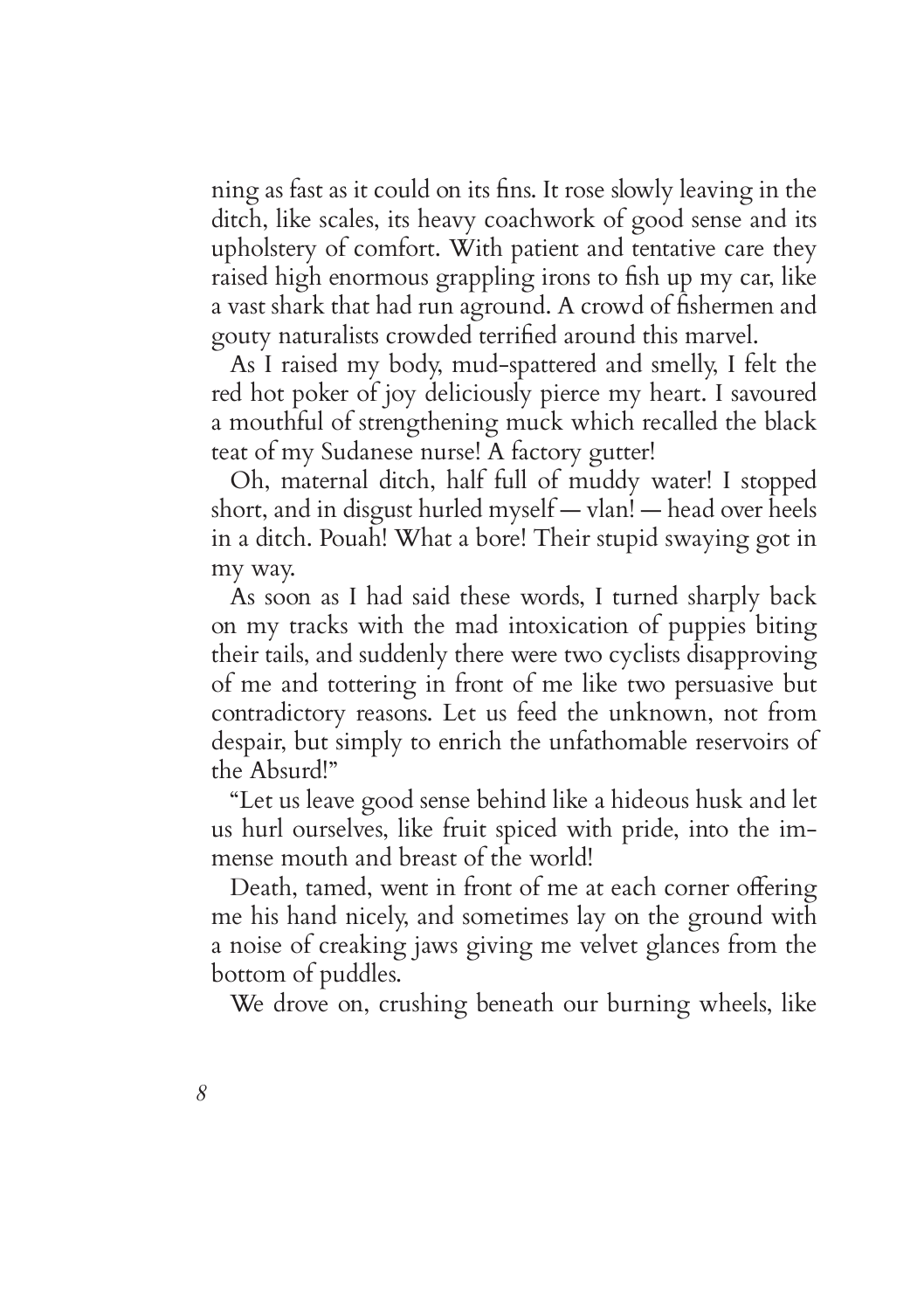shirt-collars under the iron, the watch dogs on the steps of the houses. No reason to die unless it is the desire to be rid of the too great weight of our courage!

And yet we had no ideal Mistress stretching her form up to the clouds, nor yet a cruel Queen to whom to offer our corpses twisted into the shape of Byzantine rings!

And we hunted, like young lions, death with its black fur dappled with pale crosses, who ran before us in the vast violet sky, palpable and living. "Smell," I exclaimed, "smell is good enough for wild beasts!" Here and there unhappy lamps in the windows taught us to despise our mathematical eyes. A great sweep of madness brought us sharply back to ourselves and drove us through the streets, steep and deep, like dried up torrents. I lay along mine like a corpse on its bier, but I suddenly revived again beneath the steering wheel — a guillotine knife — which threatened my stomach.

We went up to the three snorting machines to caress their breasts. "Nothing equals the splendour of its red sword which strikes for the first time in our millennial darkness. Here is they very first sunrise on earth! Let us go! We must break down the gates of life to test the bolts and the padlocks! We are going to be present at the birth of the centaur and we shall soon see the first angels fly! At last Mythology and the mystic cult of the ideal have been left behind. Let us go!" I said.

"Come, my friends!" As we listened to the last faint prayer of the old canal and the crumbling of the bones of the moribund palaces with their green growth of beard, suddenly the hungry automobiles roared beneath our windows.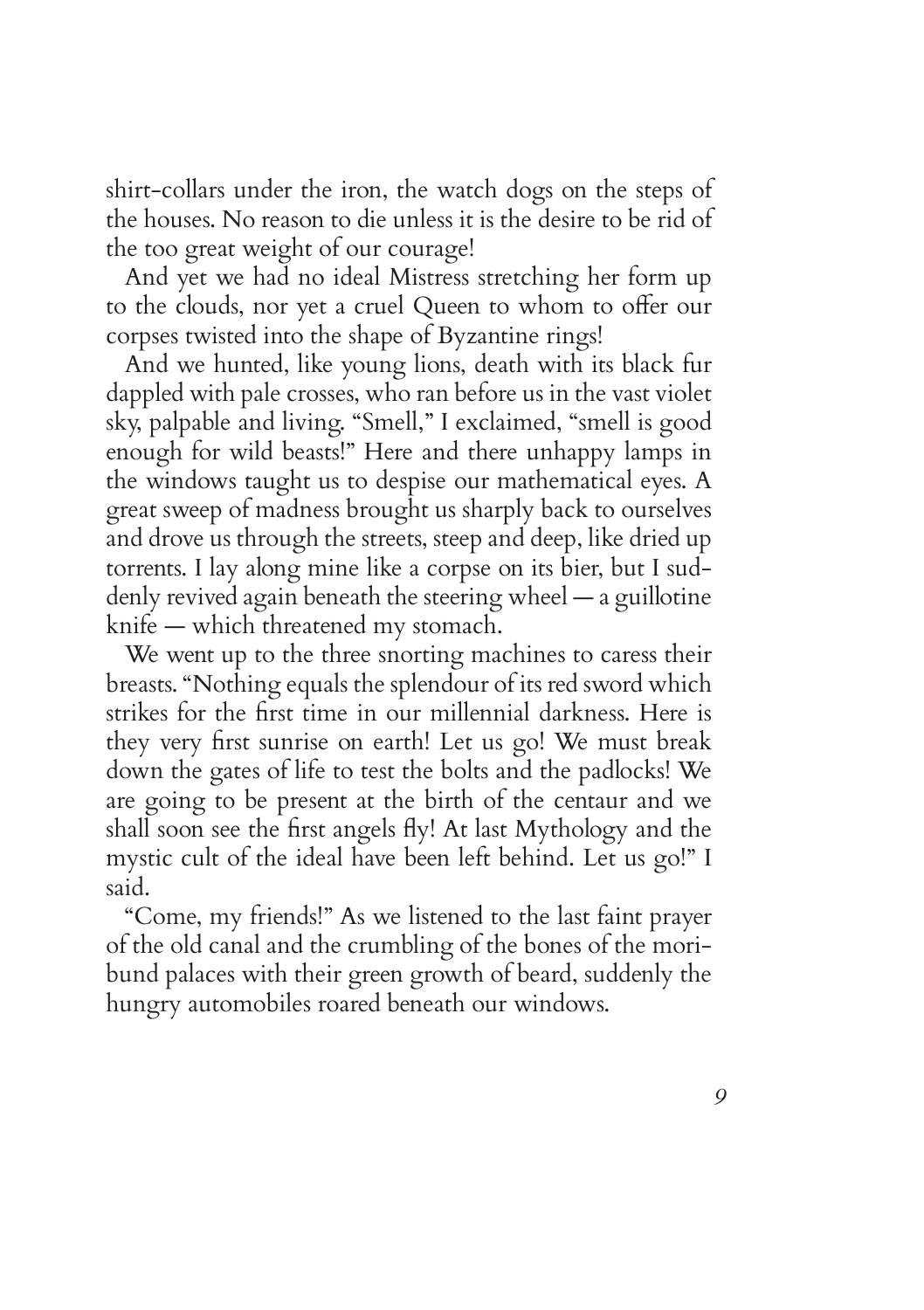Then the silence increased.

Then we were suddenly distracted by the rumbling of huge double decker trams that went leaping by, streaked with light like the villages celebrating their festivals, which the Po in flood suddenly knocks down and uproots, and, in the rapids and eddies of a deluge, drags down to the sea. Alone with the engineers in the infernal stokeholes of great ships, alone with the black spirits which rage in the belly of rogue locomotives, alone with the drunkards beating their wings against the walls.

Our hearts were filled with an immense pride at feeling ourselves standing quite alone, like lighthouses or like the sentinels in an outpost, facing the army of enemy stars encamped in their celestial bivouacs. And trampling underfoot our native sloth on opulent Persian carpets, we have been discussing right up to the limits of logic and scrawling the paper with demented writing. We have been up all night, my friends and I, beneath mosque lamps whose brass cupolas are bright as our souls, because like them they were illuminated by the internal glow of electric hearts.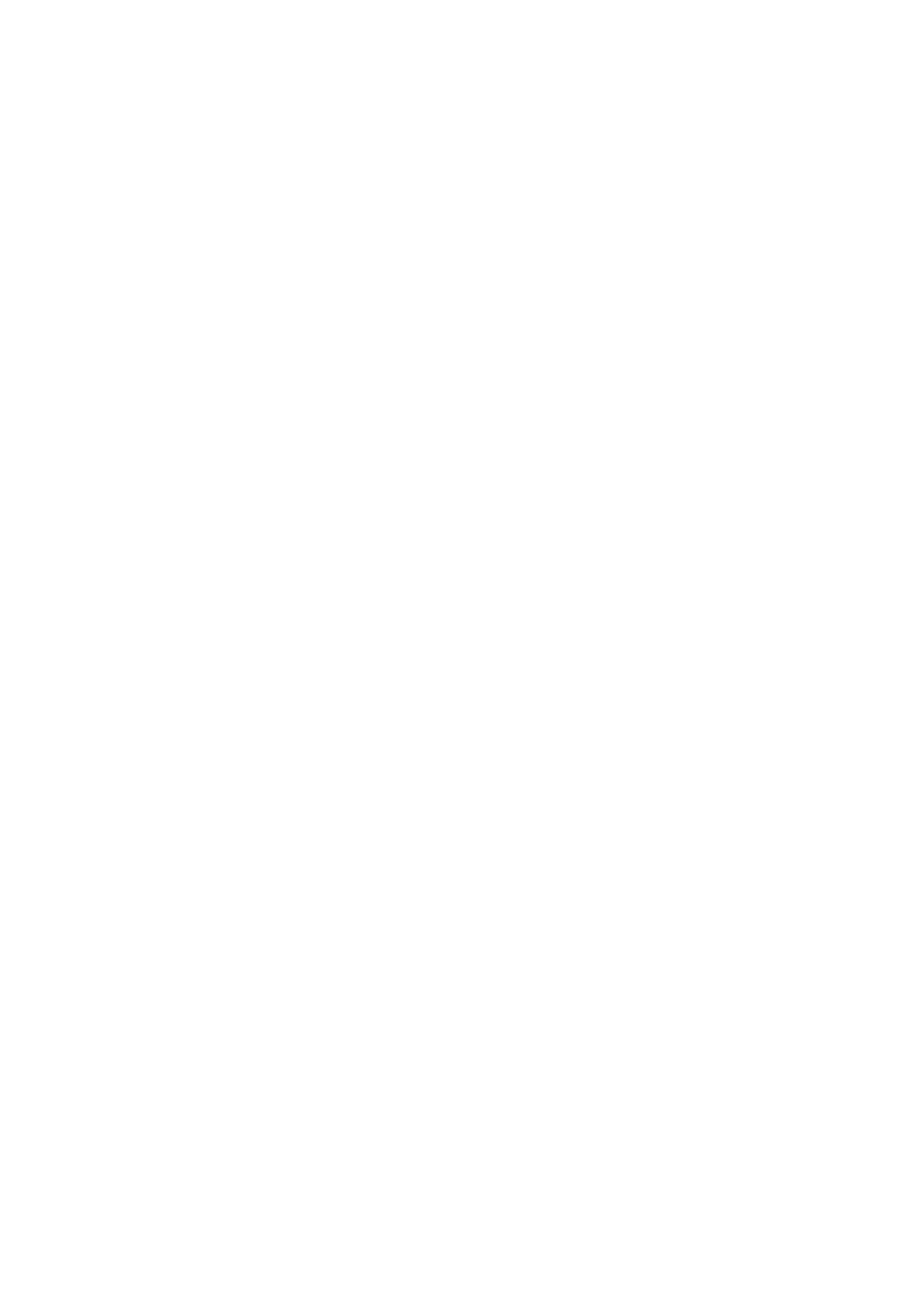## Retrograde Chapbooks

*Retrograde:* adj.: directed or moving backwards. verb: revert to an earlier and inferior condition. The Oxford Dictionary

In Arnold Schoenberg's 12-tone system, *retrograde* refers to the operation of time-reversing the tones in a musical series, while maintaining the original pitches and rhythms on the sequence. As a literary counterpart to Schoenberg's retrogression technique, *Retrograde Chapbooks* presents existing texts from the history of modernism and the avant-garde, where all sentences have been re-arranged in the inverse order. The immediate meaning and readability of each sentence is maintained, but the overall sense is displaced within the text as a whole.

*Retrograde Chapbooks* aims to celebrate the original texts, while at the same time proposes an inquiry on the forward linearity of historical development in culture, by performing a literal "going back" movement to modernist paradigms.